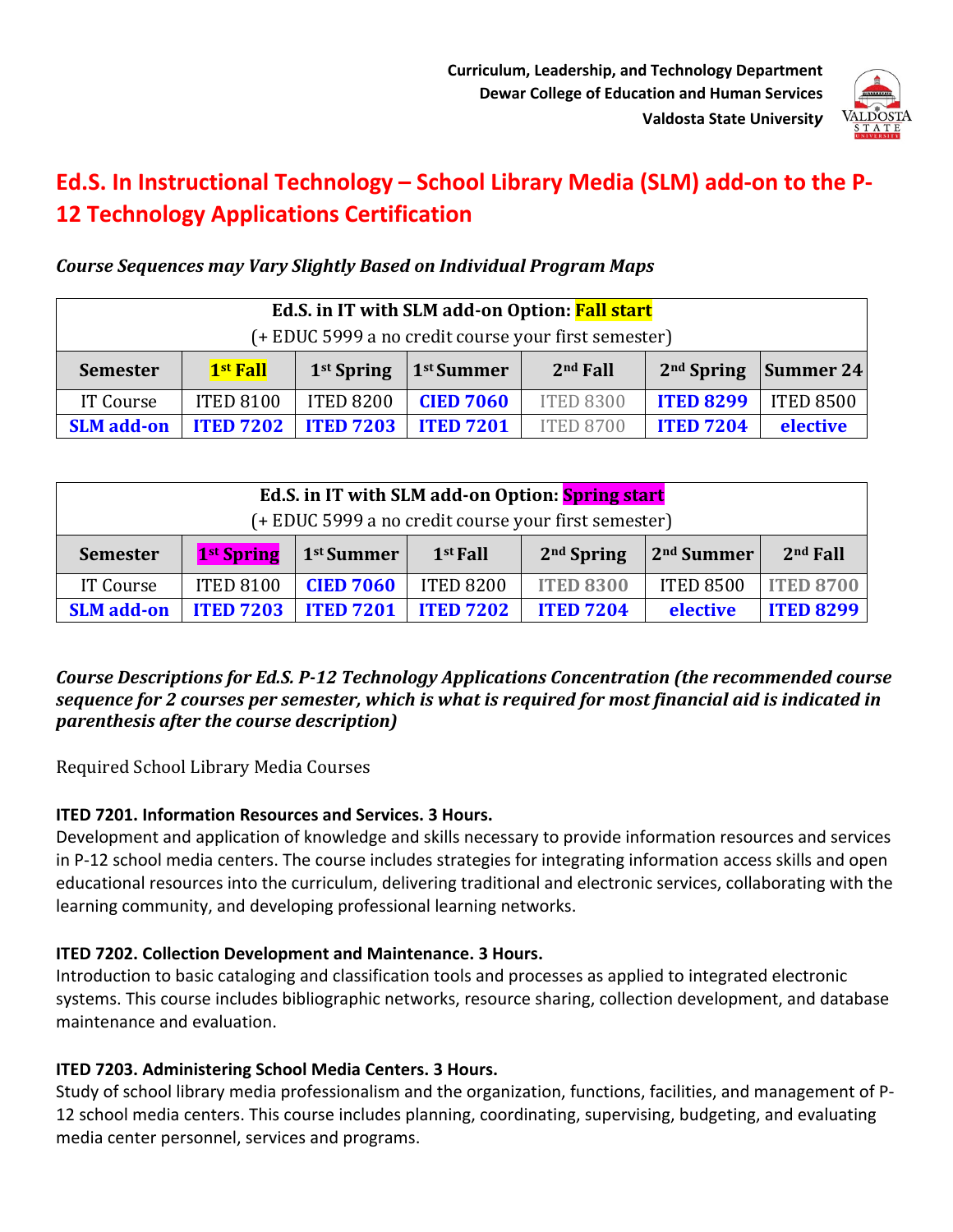### **ITED 7204. Literature for the P-12 School Librarian. 3 Hours.**

A study of children's and young adult literature in the context of the school library media center. This course includes promotion and encouragement of reading to actively engage learners in the critical-thinking and inquiry process; addresses curriculum integration and collaboration; promotes diversity through reading engagement; and supports classroom reading instruction and awareness of current trends in literature for children and youth.

#### **CIED 7060. Curriculum, Instruction, and Technology Integration. 3 Hours.**

An exploration of curriculum issues and trends, curriculum development, integration of technology into the curriculum, implementation of innovative instructional techniques, and legal/ethical issues across content areas and grade levels.

Required Instructional Technology Courses

#### **ITED 8100 - Theories, Models, and Perspectives of Instructional Design and Technology. 3 Hours.**

Model and facilitate the use of theoretical perspectives concerning digital citizenship, change, communication, diversity, learning, and instruction for the legal and ethical integration of instructional technology in learning environments. **(Semester 1, Fall & Spring only)**

#### **ITED 8200. Instructional Design for Training and Education. 3 Hours.**

Applications of systematic design principles to address an identified need in a training or learning context. Addresses learner characteristics, assessment (diagnostic, formative, summative), message design, and instructional strategies to support and enhance higher order thinking skills. **(Fall & Spring only)**

#### **ITED 8300. Technology Tools for Training and Education. 3 Hours.**

Application of various technologies via professional learning networks. Includes in-depth learning and application of candidate's choice of computer-related technology tools to design and create effective instructional materials and assist other educators in similar tasks that use technology to improve teaching, learning, and assessment. **(Fall & Spring only)**

#### **ITED 8500. Leadership in Instructional Technology. 3 Hours.**

The study and implementation of techniques for effective change as well as working with and leading individuals and groups to develop a shared vision for the use of technology in learning environments, to advocate for equitable access to digital content and learning opportunities that meet diverse needs, and to demonstrate leadership in professional environments that enhances technology integration. **(only offered summers)**

### **ITED 8700. Designing Creative Learning for Students and Adults. 3 Hours.**

Students will apply Constructivist learning theories to produce technology-supported learning environments that promote creative learning in P12 and adult learners. Students will collaborate with peers and their own learners to enable learners to own instructional content in which they discover, investigate, and address authentic learning problems. **(Fall & Spring only)**

#### **ITED 8299. Internship School Media Center. 3 Hours.**

Field experience in administering P-12 school media centers supervised through distance technology.

**Required Program Hours Listed Above = 33 Guided Elective Hours = 3 Total Program Hours = 36**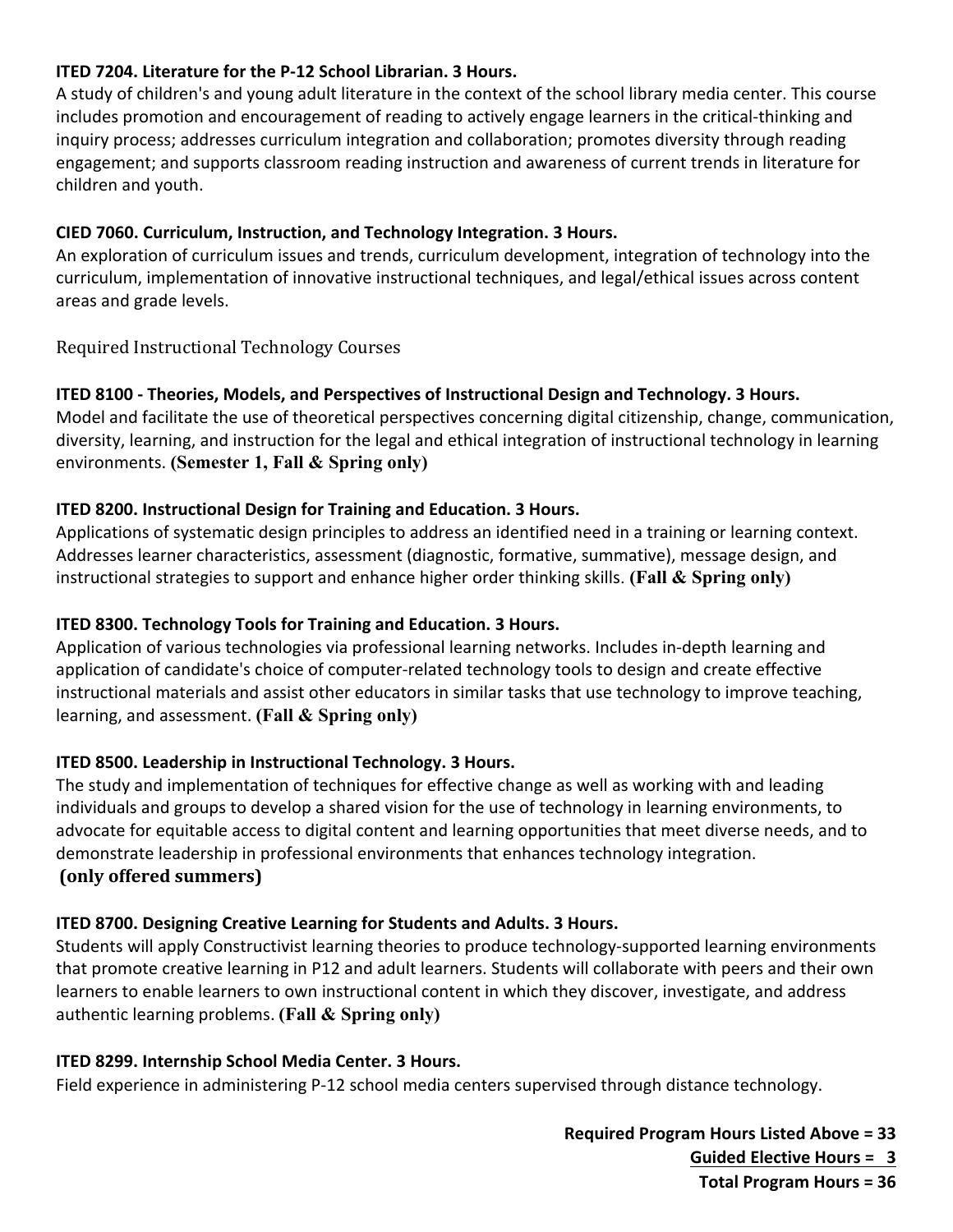### **Available Guided Electives**

### Specialist Level in IT

### **ITED 8400. Technology for Learning Environments: Evaluation, Selection, and Management. 3 Hours.**

Evaluate, select, and manage educational technology for learning environments. Includes purchasing and procurement of technology, suitability of technology, and management of technology infrastructure for learning environments.

### **ITED 8600. Professional Development and Program Evaluation. 3 Hours.**

The study and implementation of needs assessment and program evaluation to inform the content and delivery of technology-based professional learning programs.

### **ITED 8960. Supporting Best Practices with Innovative Technologies. 3 Hours.**

Studying ways in which technology can support the advancement of teaching and learning through collaboration, research, and professional learning.

### Master's Level in IT

### **ITED 7050. Distance Education. 3 Hours.**

Address historical background, theories, and emerging trends of distance education. Examine the effective use of technologies and strategies to design, develop, deliver and evaluate distance instructions.

### **ITED 7070. Educational Data Use and Visualization. 3 Hours.**

A survey of various types of data collection, analysis, and visualization techniques used in educational settings to guide professional decision making and data presentation.

### **ITED 7090. Professional Development for Instructional Technology Professionals. 3 Hours.**

An exploration of microlearning and credential opportunities for instructional technology professionals through self-directed learning, reflection, and application.

### **ITED 7100. Foundations in Instructional Design and Technology. 3 Hours.**

Introduction to the field of instructional design and technology through exploring the self, theories of learning, instruction, and technology integration, as well as the context surrounding professional practice.

### **ITED 7200. Digital Literacy and Citizenship. 3 Hours.**

Integration and evaluation of tools and resources to support digital learning environments. Topics include examining digital resources, using safe and ethical practices, and participating in a digital world.

### **ITED 7300. Instructional Design and Technology Integration. 3 Hours.**

Design and implementation of technology-infused learning activities and assessment in a professional context.

### **ITED 7400. Creation and Management of Digital Learning Environments. 3 Hours.**

Create and manage digital learning environments. Includes purchasing and management of software, hardware, and networking infrastructure, evaluation and selection of digital tools, and creation of learning spaces.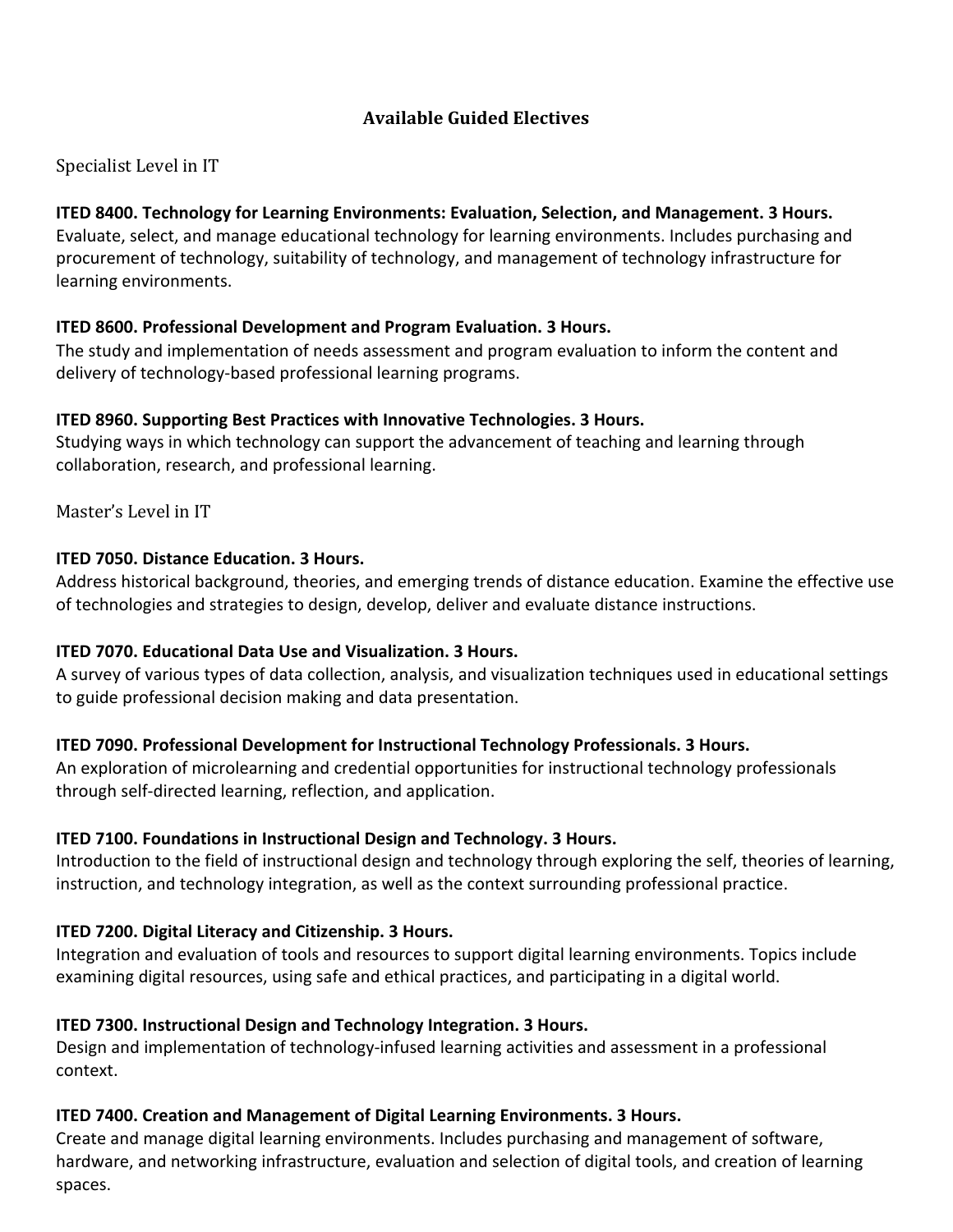### **ITED 7500. Vision and Planning for Instructional Technology. 3 Hours.**

Introduction core competencies of a technology leader in an educational organization, such as performing a needs assessment or a program evaluation, designing and implementing a technology project or a professional development.

#### **ITED 7610. Instructional Graphics. 3 Hours.**

A study of techniques for creating, editing, and producing professional quality graphics for both face-to-face and online instructional settings. Students will use industry-leading software to prepare them to take the industry-recognized certification exam in image editing and graphic design.

### **ITED 7710. Instructional Video and Audio. 3 Hours.**

A study of techniques for creating professional quality videos for both face-to-face and online instructional settings. Students will use industry-leading software to prepare them to take the industry-recognized certification exam in video editing and production.

### **ITED 7810. Project Training Management. 3 Hours.**

An examination of factors and processes affecting project management, preparing students for the Certified Associate in Project Management (CAPM) exam.

# **Online Teaching Endorsement/Certification Courses**

### **CIED 7601. Course Management Systems for E-Learning. 3 Hours.**

The study and ethical practice of facilitating online learning through integrated course management systems.

### **CIED 7602. Resources and Strategies for E-Learning. 3 Hours.**

Practical experiences in selection, implementation, and evaluation of digital resources and strategies for teaching and learning.

### **CIED 7603. Design and Delivery of Instruction for E-Learning. 3 Hours.**

Prerequisites: CIED 7601 and 7602. Supervised online field-based experience in design, delivery, and evaluation of standards-based content to an appropriate student population.

# **Adult Education Courses**

### **ACED 7150. Adult Learning and Development. 3 Hours.**

Advanced study of the socio-historical context of contemporary methods, agencies, programs, and issues in adult education, including adult non-formal education as well as formal and informal learning in diverse organizational and global contexts.

### **ACED 7350. Organizational Learning and Development. 3 Hours.**

Exploration of the history, principles, theories, and practices of organization development and learning as related to workforce education. Students will study the dominant models, their application, and research in the field.

### **ACED 7530. Supervision and Mentoring in Adult and Career Education. 3 Hours.**

Advanced study of techniques of supervision and methods of leadership relevant to those in, or aspiring to positions in secondary, post-secondary or business/industry workforce education and development.